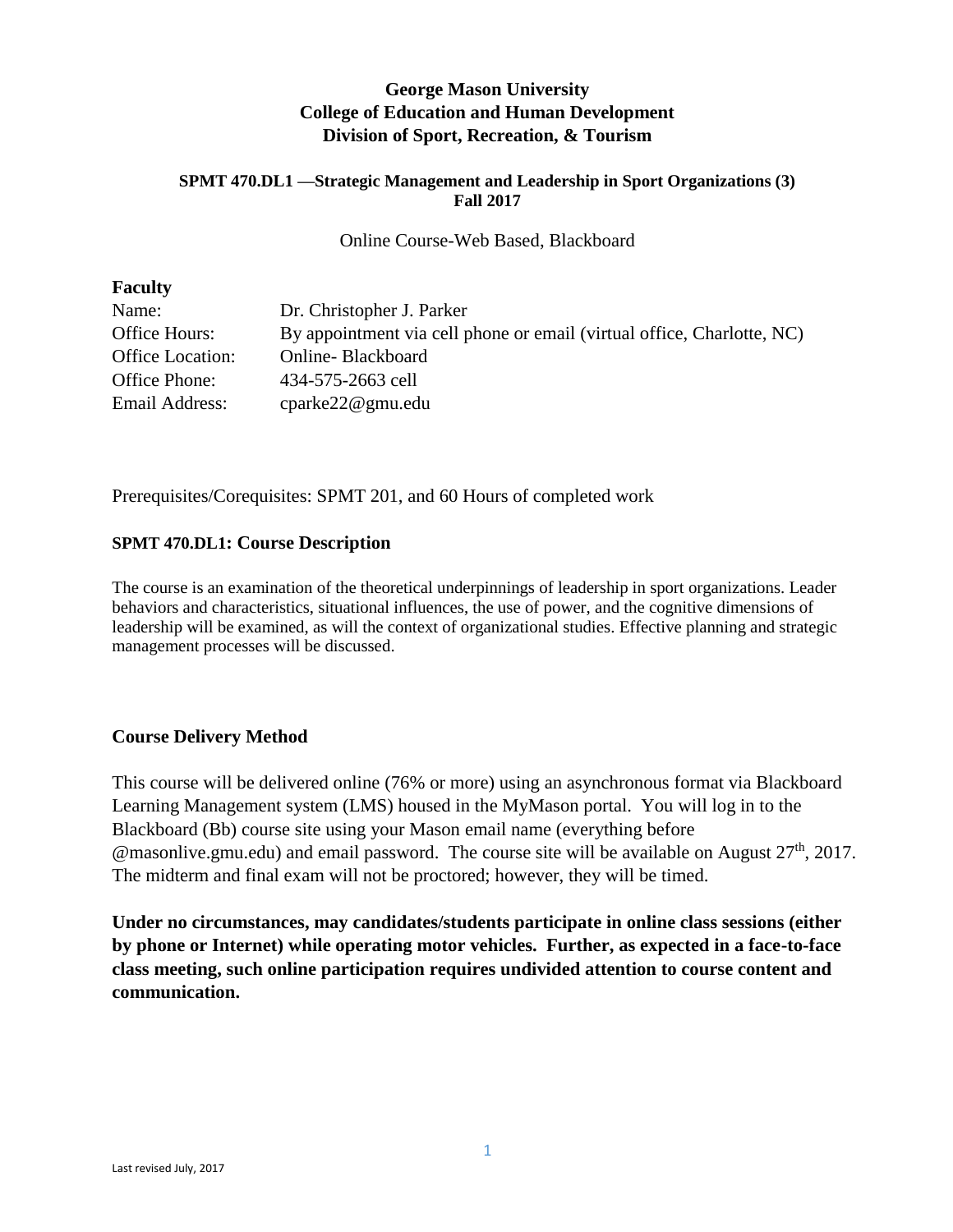## *Technical Requirements*

To participate in this course, students will need to satisfy the following technical requirements:

- High-speed Internet access with a standard up-to-date browser, either Internet Explorer or Mozilla Firefox is required (note: Opera and Safari are not compatible with Blackboard).
- Students must maintain consistent and reliable access to their GMU email and Blackboard, as these are the official methods of communication for this course.
- Students may be asked to create logins and passwords on supplemental websites and/or to download trial software to their computer or tablet as part of course requirements.
- The following software plug-ins for PCs and Macs, respectively, are available for free download: [Add or delete options, as desire.]
	- o Adobe Acrobat Reader: <https://get.adobe.com/reader/>
	- o Windows Media Player: <https://windows.microsoft.com/en-us/windows/downloads/windows-media-player/>
	- o Apple Quick Time Player: [www.apple.com/quicktime/download/](http://www.apple.com/quicktime/download/)

# *Expectations*

• Course Week:

Because asynchronous courses do not have a "fixed" meeting day, our week will start on Monday, and finish on Sunday.

• Log-in Frequency:

Students must actively check the course Blackboard site and their GMU email for communications from the instructor, class discussions, and/or access to course materials at least 4 times per week.

• Participation:

Students are expected to actively engage in all course activities throughout the semester, which includes viewing all course materials, completing course activities and assignments, and participating in course discussions and group interactions.

Technical Competence:

Students are expected to demonstrate competence in the use of all course technology. Students who are struggling with technical components of the course are expected to seek assistance from the instructor and/or College or University technical services.

# • Technical Issues:

Students should anticipate some technical difficulties during the semester and should, therefore, budget their time accordingly. Late work will not be accepted based on individual technical issues.

Workload:

Please be aware that this course is **not** self-paced. Students are expected to meet *specific deadlines* and *due dates* listed in the **Class Schedule** section of this syllabus. It is the student's responsibility to keep track of the weekly course schedule of topics, readings, activities and assignments due.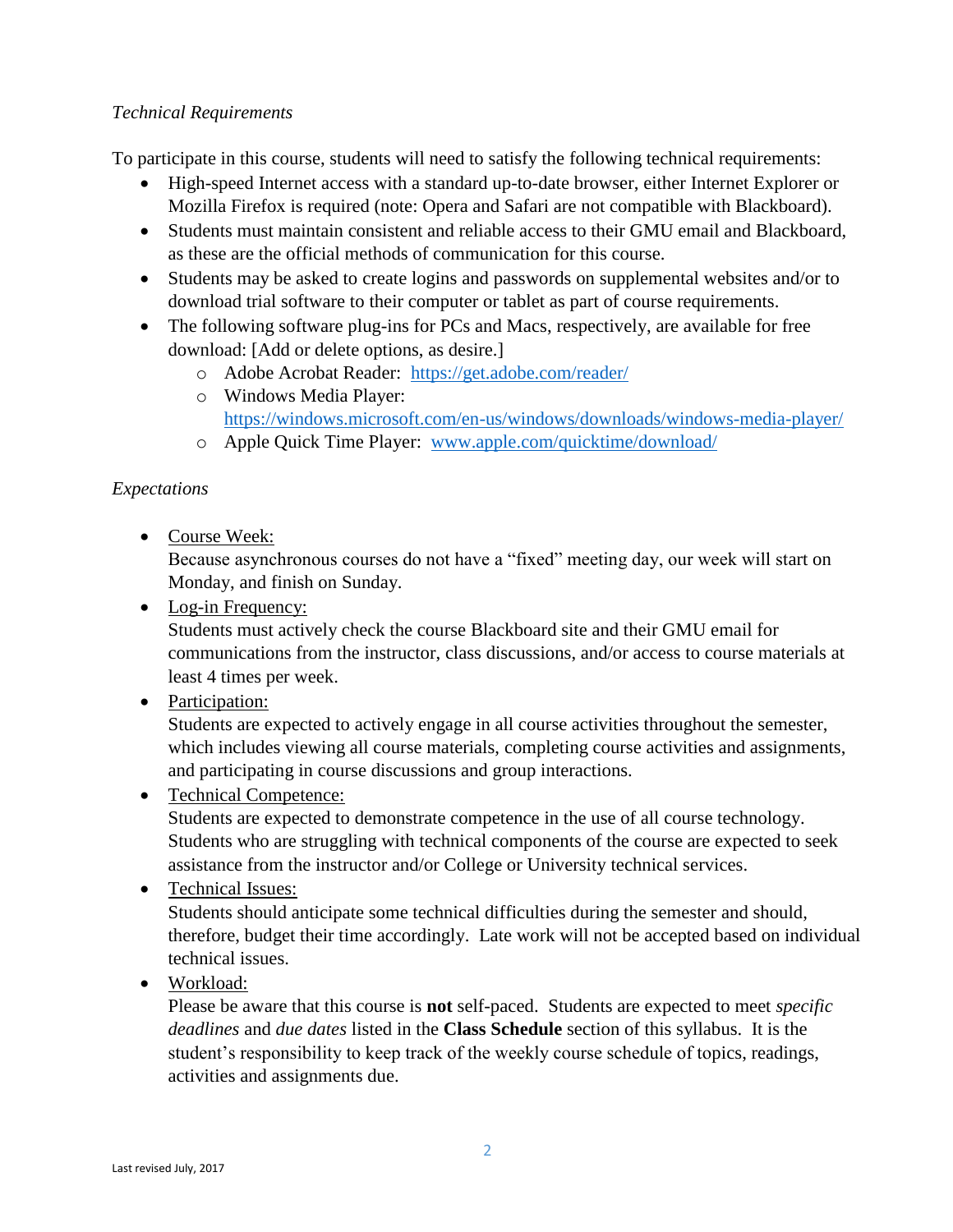• Instructor Support:

Students may schedule a one-on-one meeting to discuss course requirements, content or other course-related issues. Students should email the instructor to schedule a one-on-one session, including their preferred meeting method and suggested dates/times.

• Netiquette:

The course environment is a collaborative online space. Students must always re-read their responses carefully before posting them, so as others do not consider them as personal offenses. *Be positive in your approach with others and diplomatic in selecting your words*. Remember that you are not competing with classmates, but sharing information and learning from others. All faculty are similarly expected to be respectful in all communications.

• Accommodations:

Online learners who require effective accommodations to insure accessibility must be registered with George Mason University Disability Services.

### **Learner Outcomes or Objectives**

This course is designed to enable students to do the following:

- 1. Identify theoretical concepts in management and decision-making.
- 2. Describe the strategic planning process.
- 3. Explain effective leadership practices in sport.
- 4. Interpret organizational behaviors, change, culture, and structures.
- 5. Compare prominent leadership theories.
- 6. Identify resource allocation and programming principles.
- 7. Recognize effective practices in the strategic management of sport, including change management.
- 8. Evaluate human resource management, conflict resolution, and negotiation.
- 9. Summarize the systems approach to management in sport organizations.

### **Required Texts**

Chelladurai, P. (2009). *Managing organizations for sport & physical activity: A systems perspective* (3rd Ed). Scottsdale, AZ: Holcomb Hathaway Publishers.

### **Course Performance Evaluation**

Students are expected to submit all assignments on time in the manner outlined by the instructor (e.g., Blackboard).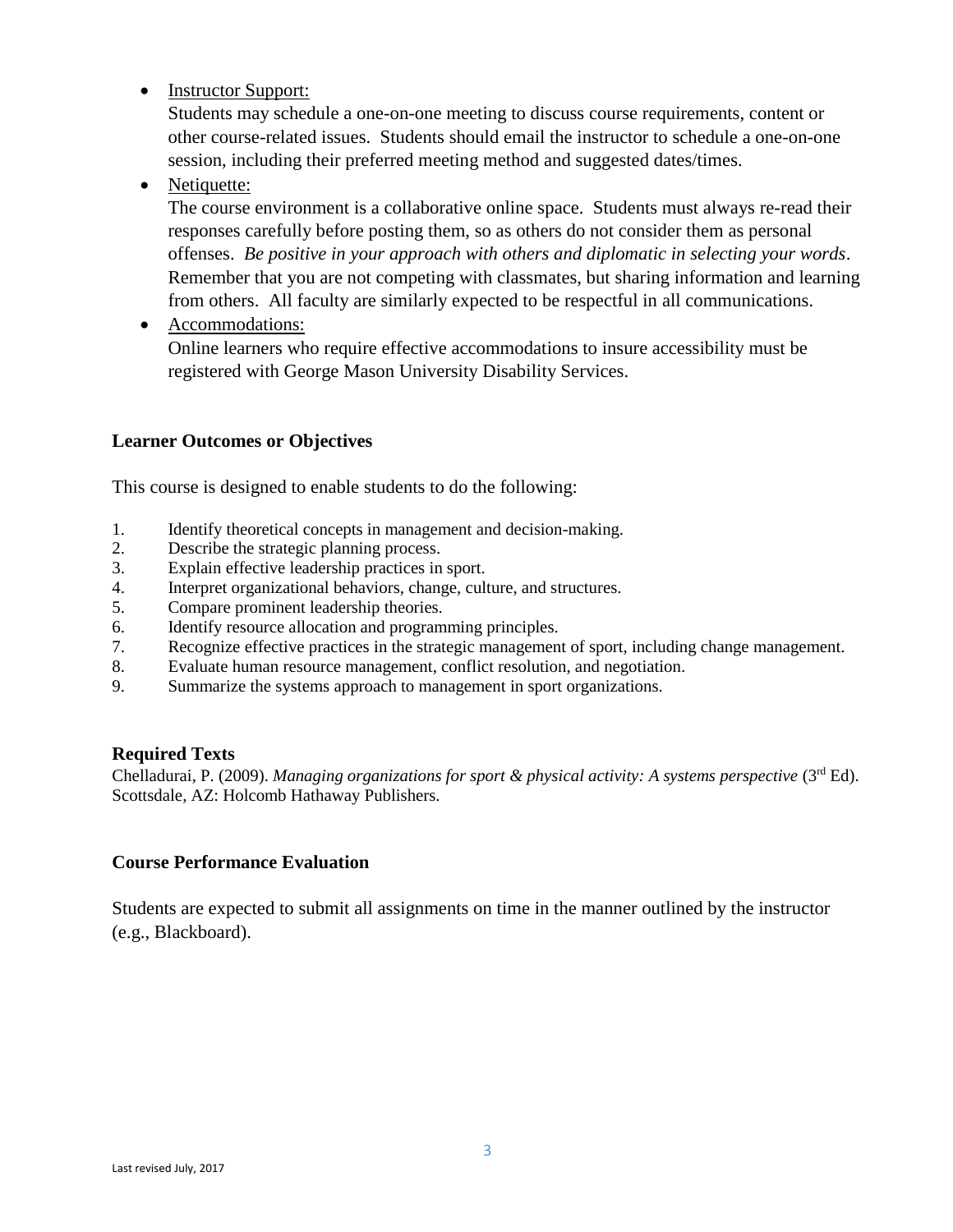# **Assignments and/or Examinations**

#### EVALUATION

| Discussion Boards-Students are expected to make an initial            | 50 points (5 at 10 pts each) |
|-----------------------------------------------------------------------|------------------------------|
| post in the discussion board tabs on the weeks in which they are      | (20%)                        |
| due, while replying to at least two other students $-$ initial        |                              |
| threads should be 250 words or more and responses should be           |                              |
| at least one hundred words                                            |                              |
| Research Project Paper--Paper must be in APA format. Project          | 50 points (20%)              |
| will be evaluated based upon theoretical framework, clarity,          |                              |
| and substantive content.                                              |                              |
| Participation Book & Article Reviews- article reviews must            | 50 points (2 at 25 pts each) |
| include a summary of major components and be in APA format;           | (20%)                        |
| participation includes active engagement, attentiveness, and          |                              |
| responsiveness.                                                       |                              |
| Mid Term- This evaluation will include true/false questions,          | 50 points (20%)              |
| multiple choice and short essay; the test will be based on            |                              |
| <i>content covered prior to giving it.</i> This will be online and on |                              |
| your own, not proctored, but timed.                                   |                              |
| Final Exam-This test will be a combination of short answer,           | 50 points (20%)              |
| short and long essay with some matching and multiple choice;          |                              |
| there will be some content covered in the midterm but will            |                              |
| <i>primarily focus on content after the midterm. This will be</i>     |                              |
| online and on your own, not proctored, but timed.                     |                              |
| <b>TOTAL</b>                                                          | 250 points                   |

### **Other Requirements**

Students are expected to participate in the discussion boards when due

# **Grading**

| <b>Cumulative Points</b> | Percentage % | Letter Grade |
|--------------------------|--------------|--------------|
| $234 - 250$              | $100 - 94$   | A            |
| $224 - 233$              | $93 - 90$    | $A-$         |
| $214 - 223$              | $89 - 86$    | $B+$         |
| $204 - 213$              | $85 - 82$    | B            |
| $196 - 203$              | $81 - 79$    | $B -$        |
| $189 - 195$              | 78-76        | $C+$         |
| $179 - 188$              | $75 - 72$    | C            |
| $174 - 178$              | 71-70        | $C-$         |
| $149 - 173$              | 69-60        | D            |
| < 148                    | 59% & Below  | F            |

# **Grading policies**

- o late work will be accepted with a one letter grade initial deduction per day late.
- o –extra credit may be assigned during the semester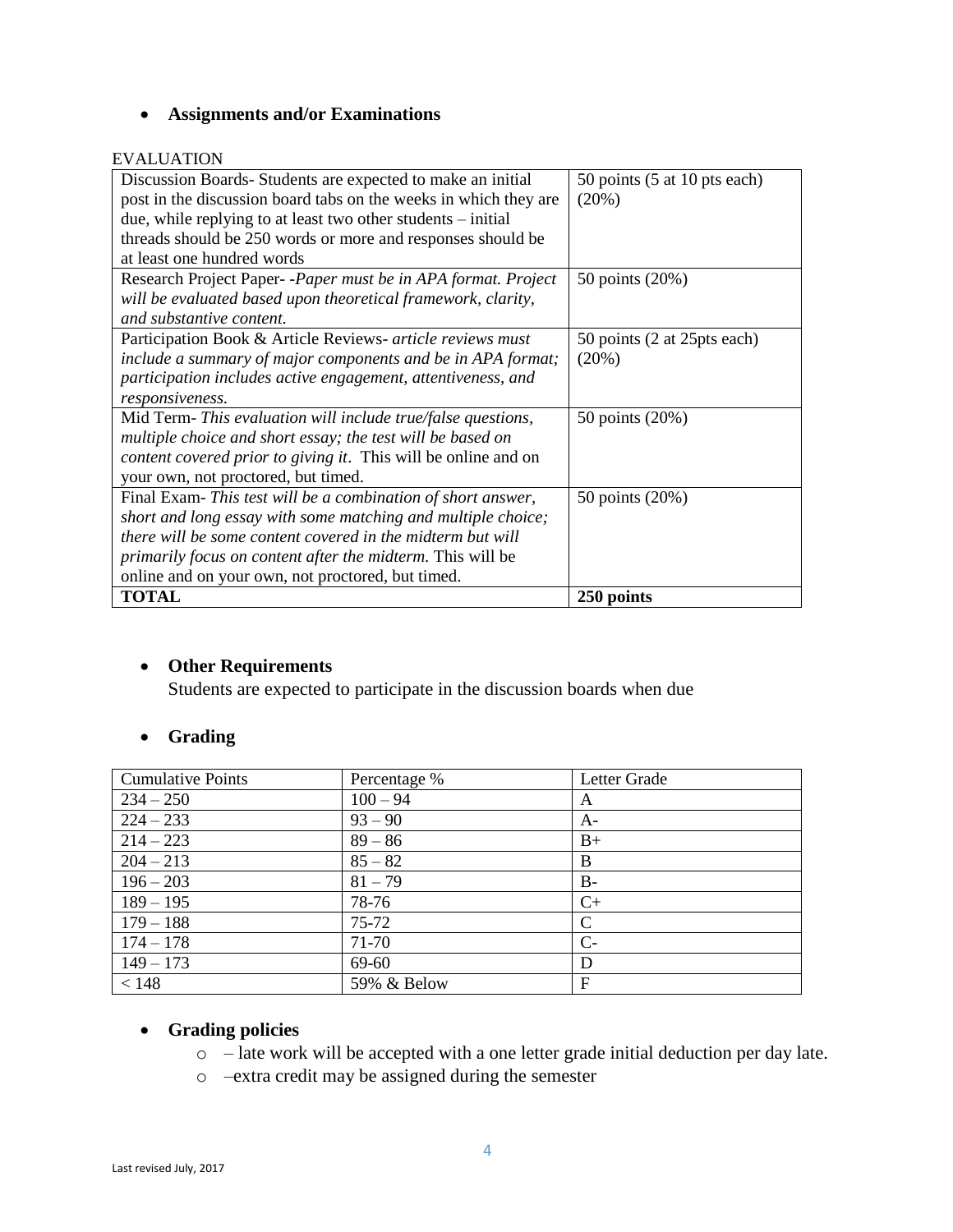# **Professional Dispositions**

See<https://cehd.gmu.edu/students/polices-procedures/>

# **Class Schedule**

## TENTATIVE COURSE SCHEDULE

| <b>Date</b>        |         | <b>Topic</b>                             | <b>Readings/Assignment Due</b>              |
|--------------------|---------|------------------------------------------|---------------------------------------------|
| $8/28 -$<br>9/3    | Week 1  | Introduction                             | <b>Discussion Board 1</b>                   |
|                    |         | Organizations                            |                                             |
| $9/4-$<br>9/10     | Week 2  | Organizational behavior, symbolism       | Chella $(C)-1,2$                            |
|                    |         | Organizational culture                   | <b>Discussion Board 2</b>                   |
| $9/11-$<br>9/17    | Week 3  | Organizational effectiveness             | $C-3,4$                                     |
|                    |         | Organizational change                    |                                             |
| $9/18 -$<br>9/24   | Week 4  | <b>Systems Thinking</b>                  | $C-5;$                                      |
|                    |         |                                          | <b>DUE: Article Review One</b>              |
| $9/25 -$<br>10/1   | Week 5  | <b>Strategic Planning</b>                | $C-6,7$                                     |
|                    |         | <b>Strategic Planning</b>                |                                             |
| $10/2-$<br>10/8    | Week 6  | Strategic planning                       | <b>Discussion Board 3</b>                   |
|                    |         | Wrap Up of Organizations / Systems       |                                             |
| $10/9-$<br>10/15   | Week 7  | Mid-Term;                                |                                             |
|                    |         | Leadership theory ABCs                   | $C-8$                                       |
| $10/16 -$<br>10/22 | Week 8  | Leadership theory in sport               | C-9; articles                               |
|                    |         | Leadership theory in sport               | C-10; articles                              |
| $10/23 -$<br>10/29 | Week 9  | Leadership theory in sport               |                                             |
|                    |         | Members & Followers, Cohesion            | C-11 ; Discussion Board 4                   |
| $10/30-$<br>11/5   | Week 10 | Management v. leadership: Best practices | $C-12$                                      |
|                    |         | HR best practices: Decision making       | $C-13,14$<br><b>DUE: Article Review Two</b> |
| $11/6-$<br>11/12   | Week 11 | Labor relations, problem solving         | $C-15,16$                                   |
|                    |         | Negotiation, conflict resolution         | $C-17$                                      |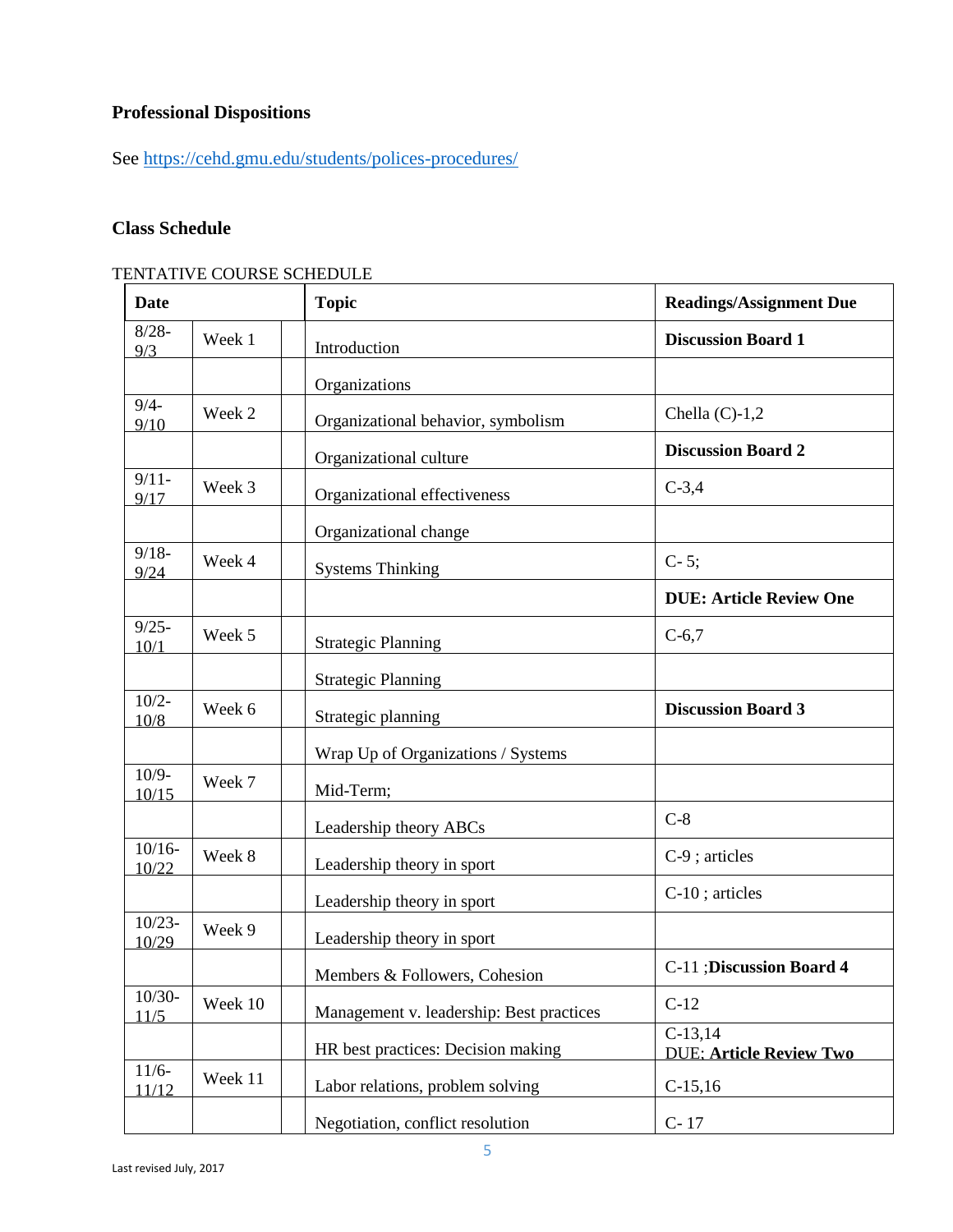| Date              |         |        | <b>Topic</b>                       | <b>Readings/Assignment Due</b>                         |
|-------------------|---------|--------|------------------------------------|--------------------------------------------------------|
| $11/13-$<br>11/19 | Week 12 |        | Relationships & communication      | articles                                               |
|                   |         |        | <b>Research Preparation</b>        | <b>Open Discussion to Assist</b><br><b>Preparation</b> |
| $11/20-$<br>11/26 |         | $\ast$ | Thanksgiving Break                 |                                                        |
| $11/27 -$         |         |        |                                    |                                                        |
| 12/3              | Week 13 |        | <b>Research Papers Due</b>         | <b>Research Papers Due</b>                             |
| $12/4-$           |         |        | Reviewing Your Research Paper with |                                                        |
| 12/10             | Week 14 |        | <b>Classmates</b>                  | <b>Discussion Board 5</b>                              |
|                   |         |        |                                    |                                                        |
| $12/11-$<br>12/15 | Week 15 |        | Final Exam                         | <b>DUE: Final Exam</b>                                 |
|                   |         | $\ast$ |                                    |                                                        |

Note: Faculty reserves the right to alter the schedule as necessary, with notification to students.

## **Core Values Commitment**

The College of Education and Human Development is committed to collaboration, ethical leadership, innovation, research-based practice, and social justice. Students are expected to adhere to these principles: [http://cehd.gmu.edu/values/.](http://cehd.gmu.edu/values/)

### **GMU Policies and Resources for Students**

*Policies*

- Students must adhere to the guidelines of the Mason Honor Code (see [http://oai.gmu.edu/the-mason-honor-code/\)](http://oai.gmu.edu/the-mason-honor-code/).
- Students must follow the university policy for Responsible Use of Computing (see [http://universitypolicy.gmu.edu/policies/responsible-use-of-computing/\)](http://universitypolicy.gmu.edu/policies/responsible-use-of-computing/).
- Students are responsible for the content of university communications sent to their Mason email account and are required to activate their account and check it regularly. All communication from the university, college, school, and program will be sent to students **solely** through their Mason email account.